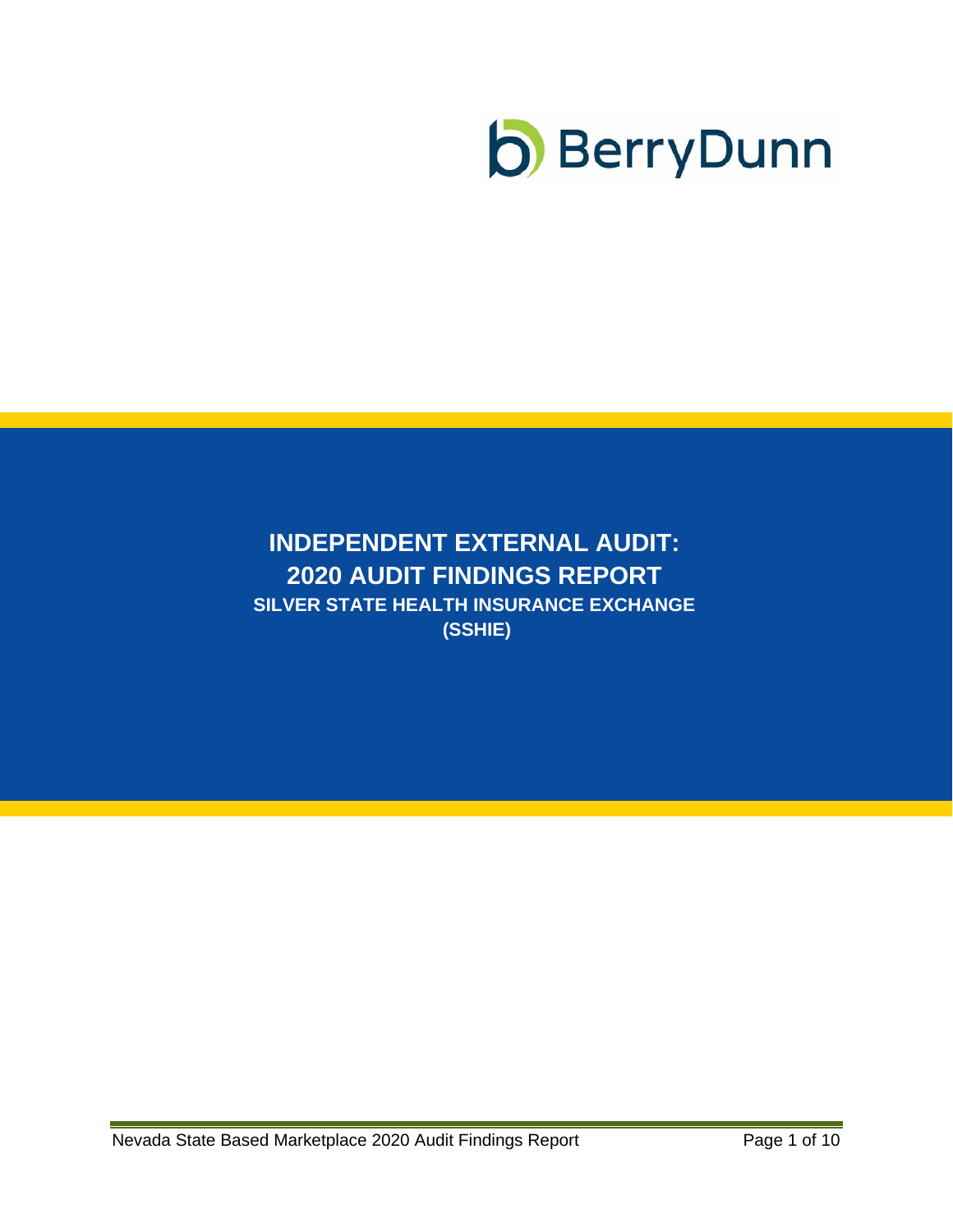# **INDEPENDENT EXTERNAL AUDIT: 2020 FINDINGS REPORT**

## TO: CCIIO STATE EXCHANGE GROUP

FROM: BERRY DUNN MCNEIL & PARKER, LLC (BERRYDUNN)

DATE: JUNE 1, 2021

SUBJECT: AUDIT FINDINGS REPORT FOR NEVADA

AUDIT PERIOD: JULY 1, 2019 – JUNE 30, 2020

## **I. EXECUTIVE SUMMARY**

#### **PURPOSE**

The Purpose of this independent external audit is to assist the State of Nevada in determining whether the Silver State Health Insurance Exchange (SSHIE, or the Exchange), which is the Nevada state-based marketplace (SBM), is in compliance with the programmatic requirements set forth by the Centers for Medicare & Medicaid Services (CMS).

Name of SBM: Silver State Health Insurance Exchange

State of SBM: Nevada

Name of Auditing Firm: BerryDunn

Our responsibility was to perform a programmatic audit to report on SSHIE's compliance with Title 45, Code of Federal Regulations, Part 155 (45 CFR 155) as described in the CMS memo dated June 18, 2014, Frequently Asked Questions about the Annual Independent External Audit of SBMs. The Program Integrity Rule Part II ("PI, Reg."), 45 CFR 155.1200 (c), states, "The State Exchange must engage an independent qualified auditing entity which follows generally accepted governmental auditing standards of the United States (U.S. GAGAS) to perform an annual independent external financial and programmatic audit and must make such information available to the United States (U.S.) Department of Health and Human Services for review."

## **SCOPE**

The scope of this engagement was limited to an examination of SSHIE's compliance with the programmatic requirements under 45 CFR 155, Subparts C, D, E, F, K, M, and O. The engagement did not include an audit of the Statement of Appropriations and Expenditures of SSHIE, nor did it include an examination of SSHIE's financial controls and compliance with the financial accounting and reporting requirements of 45 CFR 155.

We conducted our audit in accordance with U.S. GAGAS contained in Government Auditing Standards, issued by the Comptroller General of the United States. We completed an examination of SSHIE's compliance with the programmatic requirements under 45 CFR 155 and issued our reports, dated June 1, 2021.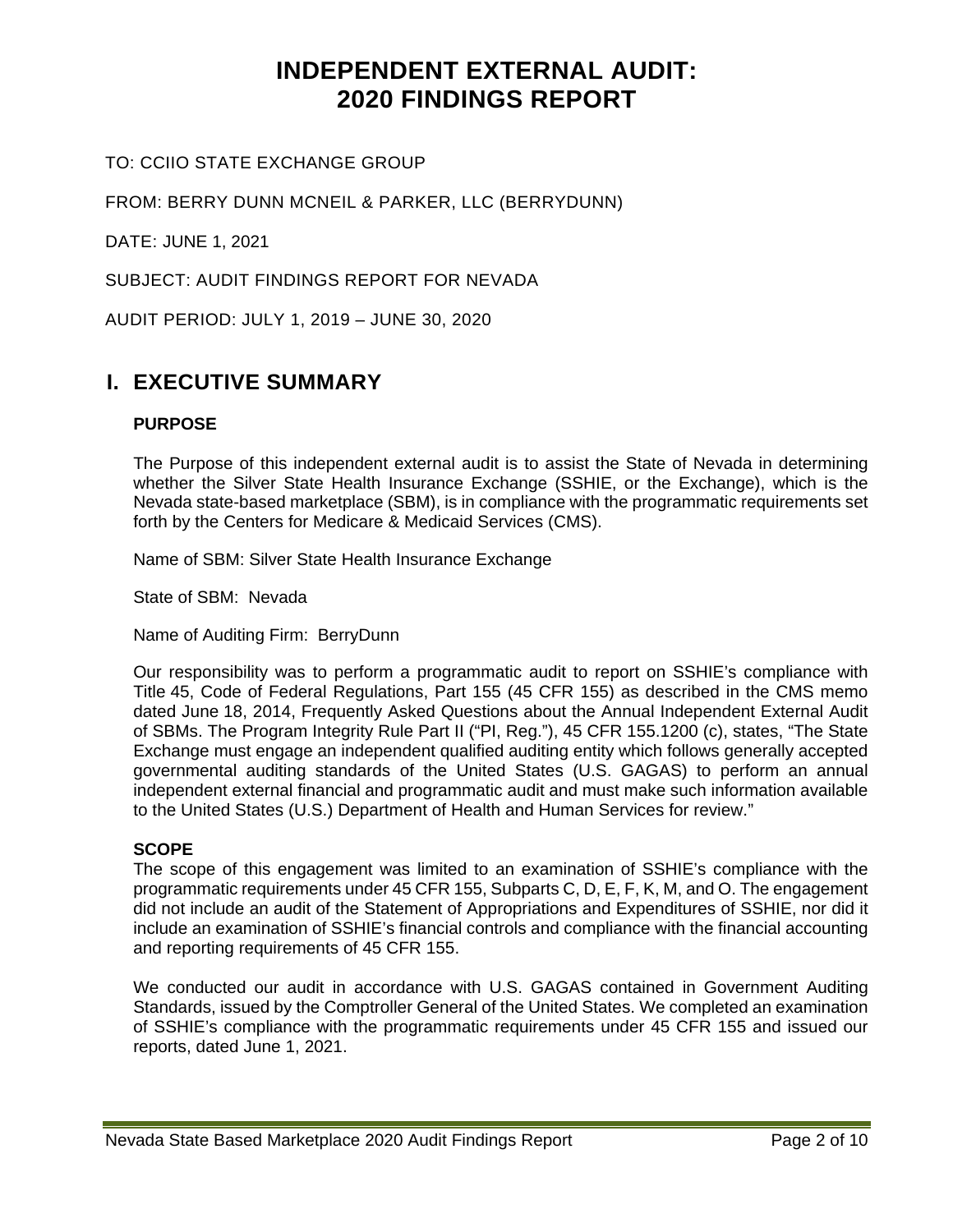We reviewed processes and procedures, read pertinent documents, and performed inquiries, observations, testing, and staff interviews to obtain reasonable assurance regarding whether SSHIE was in compliance with 45 CFR 155, Subparts C, D, E, F, K, M, and O in all material respects.

We also selected different samples and tested for compliance with requirements under 45 CFR 155:

- Appeals testing
- Eligibility testing
- Enrollment testing
- Verification data testing

#### **METHODOLOGY**

#### **Audit Firm Background:**

BerryDunn is a national consulting and certified public accounting firm with a Government Consulting Group dedicated to serving state and local government agencies. BerryDunn was formed in 1974 and has experienced sustained growth throughout its 46-year history. Today, BerryDunn employs 600+ personnel with headquarters in Portland, Maine—and office locations in Arizona, Connecticut, Massachusetts, New Hampshire, and West Virginia. The firm has experienced professionals who provide a full range of services, including information technology (IT) consulting; management consulting; and audit, accounting, and tax services.

Those services include conducting Financial and/or Programmatic audits of multiple State Based Exchanges. We also have completed audits in accordance with Title 2 U.S. Code of Federal Regulations Part 200, Uniform Administrative Requirements, Cost Principles, and Audit Requirements for Federal Awards (Uniform Guidance, previously referred to as OMB Circular A-133) for several sizable healthcare organizations, many of which receive U.S. Department of Health and Human Services federal grants or funding. In addition, we provide audit services for higher education, social service, and economic development organizations, as well as other entities that receive federal grants and are subject to the Uniform Guidance.

#### **Programmatic Audit:**

As described below, we have examined SSHIE's compliance with certain programmatic requirements in 45 CFR 155 for the year ended June 30, 2020, and have issued a report thereon dated June 1, 2021.

## **Summary of Programmatic Audit Procedures**

Our audit consisted of specific procedures and objectives to evaluate instances of noncompliance and to perform procedures to test SSHIE's compliance with and program effectiveness of certain requirements in 45 CFR 155, Subparts C, D, E, F, K, M, and O.

We reviewed the policies and procedures under 45 CFR 155 in the following programmatic areas in order to determine whether they had significantly changed from what was identified and tested during the prior year's audit:

- General Functions (Subpart C)
- Eligibility Determinations (Subpart D)
- Enrollment Functions (Subpart E)
- Appeals of Eligibility Determinations (Subpart F)
- Certification of Qualified Health Plans (Subpart K)
- Oversight and Program Integrity Standards (Subpart M)
- Quality Reporting Standards for Exchanges (Subpart O)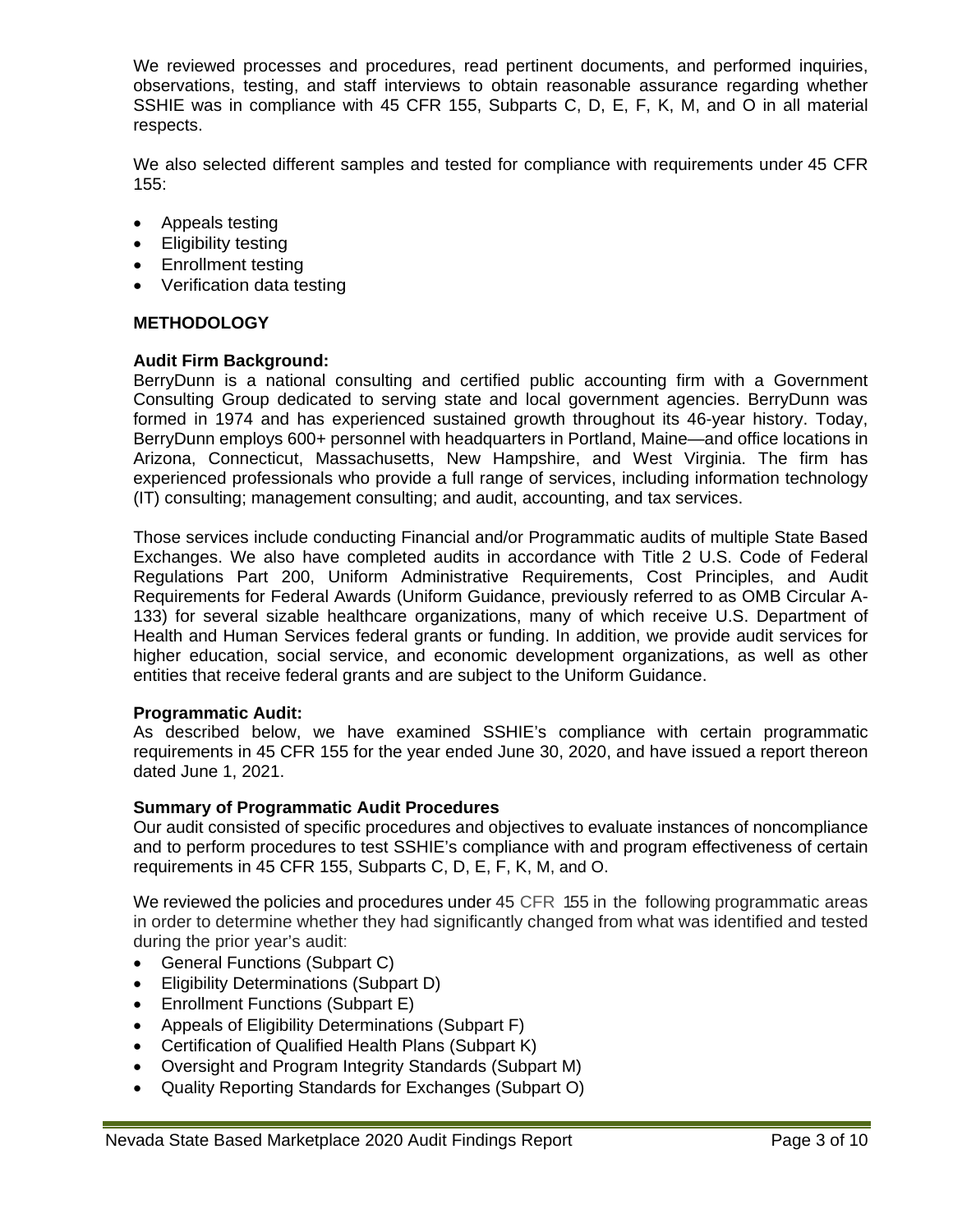We reviewed the following documentation, which was obtained directly from SSHIE, or located on the SSHIE or CMS website:

- 42 CFR Parts 431, 435, and 457, Medicaid Program Eligibility Changes Under the Affordable Care Act of 2010
- 2020 Contracts, including Amendments and Updates to ongoing contracts.
- Board Meeting Minutes
	- Meeting Minutes July 1, 2019 June 30, 2020
	- Meeting Minutes July 1, 2020 April 14, 2021
- Appeals
	- o Appeals Tracker
	- o Appeal Acceptance Notice
	- o Action Required Notice
	- o Dismissal of Appeal Notice
	- o Informal Resolution Notice
	- o Invalid Appeal Notice
	- o Voluntary Dismissal Notice
- Exchange Operations Guidelines, Policies, and Procedures:
	- o APTC initial enrollment guide
	- o Authorized Representative Form
	- o CAC Application Form Sample
	- o CAC Example Exchange Report
	- o Calculating the advance premium tax credit (APTC) document
	- o Conflict of Interest Form
	- o Contact Center Information
	- o Desk Guide for Household Composition & Income
	- o Enrollment and Premium Payment Processing Guide
	- o FPL Information
	- o Income Information Authorization to renew coverage (FTI)
	- o Member Portal Specifications
	- o Navigator Assister CAC Program
	- o Navigator Assister Requirements
	- o Navigator List
	- o Notice of Grant Award
	- o NV HealthLink Outreach Marketing Materials
	- o NV HealthLink Outreach Program PY2020
	- o NVHL Policy Manual
	- o Spanish Authorized Rep Form
	- o SSAP and Eligibility Specifications Manual
	- o User Guide
- Interview Notes:
	- o 2020 Interview Notes
- Notices:
	- o Additional Verification Notices
	- o Automatic Renewal Notice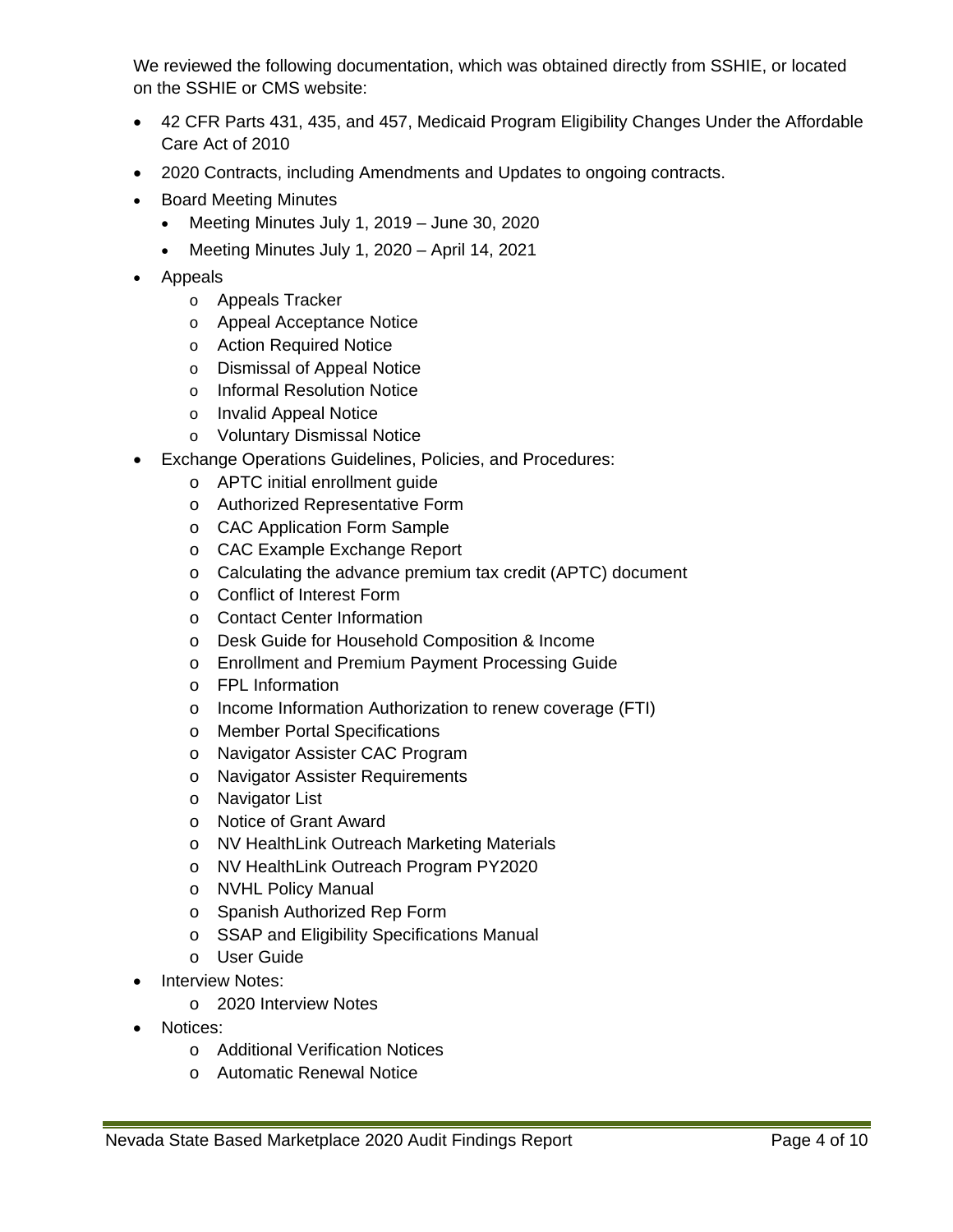- o Eligibility Determination Notice
- o Incomplete Application Notices
- o Renewal Notice sent to the Consumer
- Privacy and Security:
	- o Acceptable Use Agreements
	- o Acceptable Use Policy
	- o Data Sharing Agreements
	- o IT Policy
	- o Plan of Action and Milestones
	- o Privacy Impact Assessment
	- o Privacy Policy
	- o Security and Privacy Awareness and Training Plan
	- o System Security Plan (SSP)
	- o Third-Party Independent Security Risk Assessment
- QHP:
	- o QHP Guidance for Participation Manual
	- o SADP Participation Checklist

In order to understand management and staff responsibilities and processes as they relate to compliance with certain requirements in 45 CFR 155, we interviewed or received written responses from the following SSHIE staff:

- Broker Manager, Rebecca Lomazzo
- Executive Director, Heather Korbulic
- Information Systems Manager, Russell Cook
- Navigator Program Manager/Benefit Manager, Rosa Alejandre
- Plan Certification Coordinator, Danielle Andersen
- Policy and Compliance Manager, Jamie Sawyer
- Program Resource Coordinator, Nataly Diaz
- Quality Assurance Officer, Athena Cox

We also received written responses from the following non-SSHIE staff:

- Actuarial Analyst, Zhuang Zhang
- Assistant Chief Examiner, Jeremey Gladstone

We analyzed samples as described below to assess SSHIE's compliance with the requirements of 45 CFR 155:

• From a listing of 120,763 applicants who had an eligibility determination completed between July 1, 2019 and June 30, 2020, we selected 60 cases to test for compliance with eligibility rules, and 60 cases to test for compliance with enrollment rules. Note that 30 cases were used for both eligibility and enrollment testing, so a total of 90 cases were used for testing compliance with enrollment and eligibility rules.

## **CONFIDENTIAL INFORMATION OMITTED**

N/A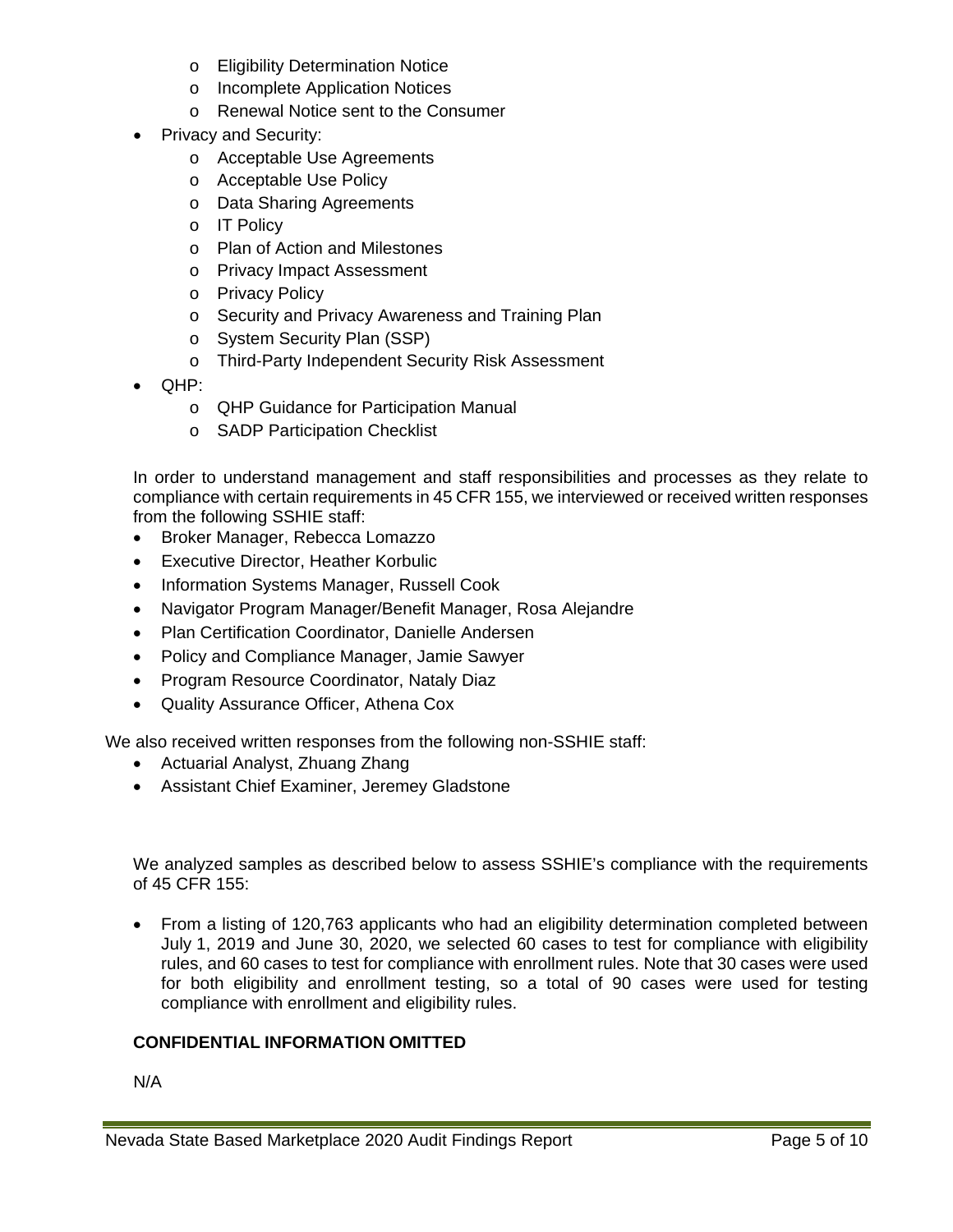#### **FINDING #2020-001** *Criteria*

## **155.230(a)(5)**

(a) General requirement. Any notice required to be sent by the Exchange to individuals or employers must be written and include:

(5) An explanation of appeal rights, if applicable.

## **155.515(a)**

Notice of appeals procedures

(a) Requirement to provide notice of appeal procedures. The Exchange must provide notice of appeal procedures at the time that the—

(1) Applicant submits an application; and

(2) Notice of eligibility determination is sent under  $\S$ §155.310(g), 155.330(e)(1)(ii), 155.335(h)(1)(ii), and 155.610(i).

(b) General content on right to appeal and appeal procedures. Notices described in paragraph (a) of this section must contain—

(1) An explanation of the applicant or enrollee's appeal rights under this subpart;

(2) A description of the procedures by which the applicant or enrollee may request an appeal;

(3) Information on the applicant or enrollee's right to represent himself or herself, or to be represented by legal counsel or another representative;

(4) An explanation of the circumstances under which the appellant's eligibility may be maintained or reinstated pending an appeal decision, as described in §155.525; and

(5) An explanation that an appeal decision for one household member may result in a change in eligibility for other household members and that such a change will be handled as a redetermination of eligibility for all household members in accordance with the standards specified in §155.305.

## *Condition and Context*

SSHIE does not provide written appeal rights and procedures in notices in conformance with the applicable regulations. SSHIE provides a link to an appeals webpage in notices rather than including the language itself; therefore, the applicants who do not have access to internet might not be able to access their appeal rights. Furthermore, SSHIE does not provide an explanation of appeal rights at the time of application.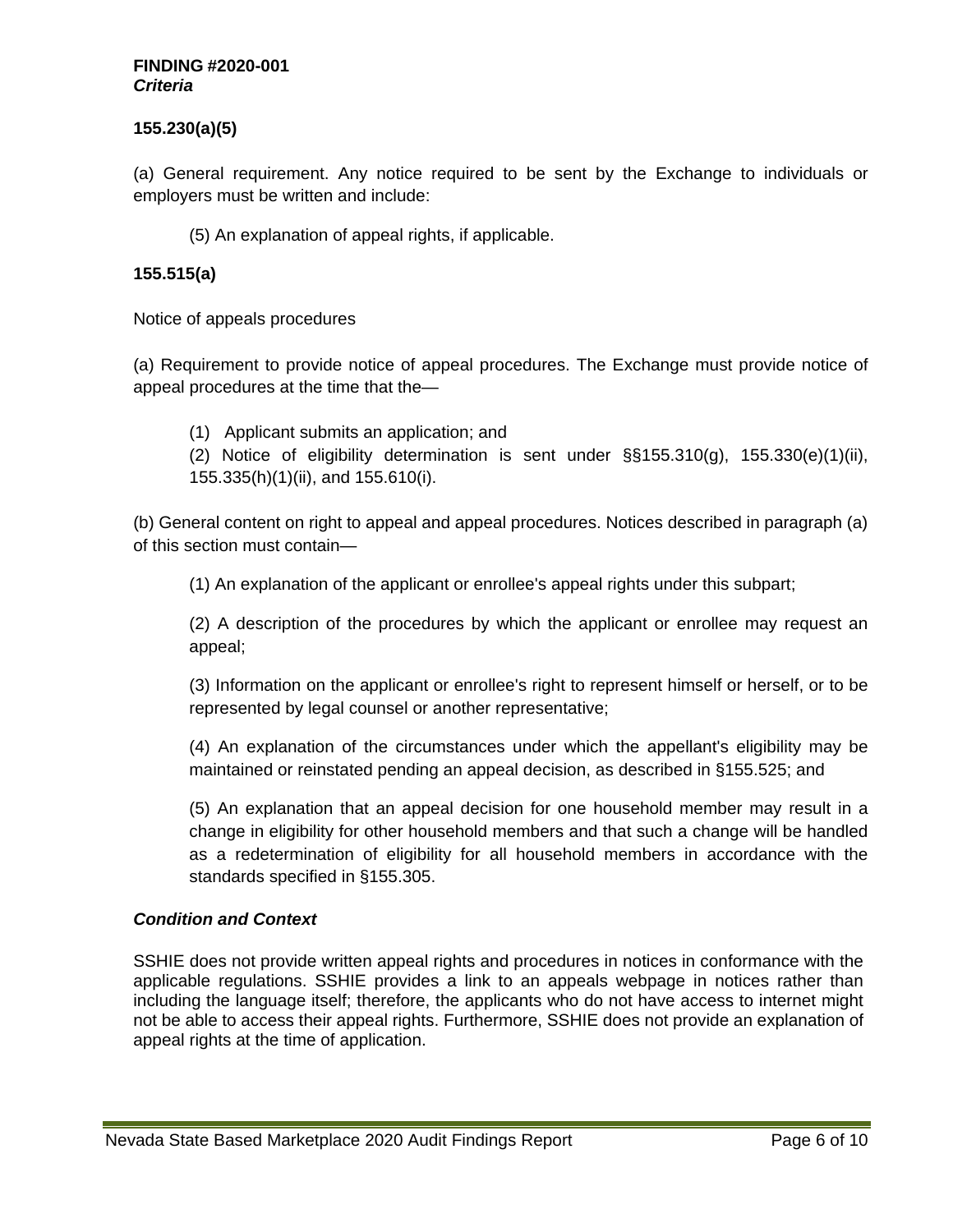## *Cause*

SSHIE notices include a link to an appeals webpage instead of the appeal rights and procedures language. SSHIE did not design the online application portal to include appeal procedures information.

## *Effect*

Consumers might not be aware of appeal procedures and rights available to them if they disagree with an eligibility determination. Additionally, consumers who receive mailed paper notices may have difficulty understanding and retrieving appeals information from a printed link.

## **FINDING #2020-002**

## *Criteria*

Subpart D – Eligibility, 45 CFR §155.315 requires that a State-Based Marketplace (SBM) make a determination based upon the data provided by an applicant in the application, and data received from automated data sources. Under 45 CFR §155.315(f), the Exchange must make a reasonable effort to identify and address any inconsistency between the self-attested data in the application and the information obtained from outside sources by contacting the applicant and requesting he or she provide additional information to resolve the inconsistency.

Pursuant to 45 CFR §155.315, when the Exchange is unable to verify an applicant's self-attested data related to the applicant's income, Social Security number, citizenship, status as a national, or lawful presence, through applicable outside sources, the Exchange must provide the applicant with a period of 90 days from the date on which the notice regarding the inconsistency is received to provide satisfactory documentary evidence or resolve the inconsistency.

Pursuant to 45 CFR §155.315(f)(3), the Exchange can extend the period if an applicant demonstrates a good-faith effort to provide sufficient documentation to resolve the inconsistency. During this reasonable opportunity period, an applicant (who is otherwise qualified) is eligible to enroll in a Qualified Health Plan (QHP) and remains eligible for insurance affordability programs (45 CFR §155.315[f][4]). If, after the 90-day time frame (or applicable extensions), the Exchange is unable to resolve the discrepancy between the self-attested information and the outside sources with customer-provided information, then it must re-perform the eligibility calculations and notify the applicant of the new eligibility determination.

SSHIE's eligibility verification notices include information that states if the applicant does not submit documentation to resolve the inconsistency, then the applicant's subsidy will be canceled, and they will be responsible to pay the full premium

## *Condition and Context*

SSHIE's eligibility verification notices include information which state that if the applicant does not verify or correct the inconsistency, then the applicant's subsidy will be canceled, and they will be responsible to pay the full premium. BerryDunn tested a sample of 60 applicants and identified 8 with an income inconsistency which were sent the eligibility notice to resolve the inconsistency in 90 days. No action was taken by SSHIE after the 90-day period.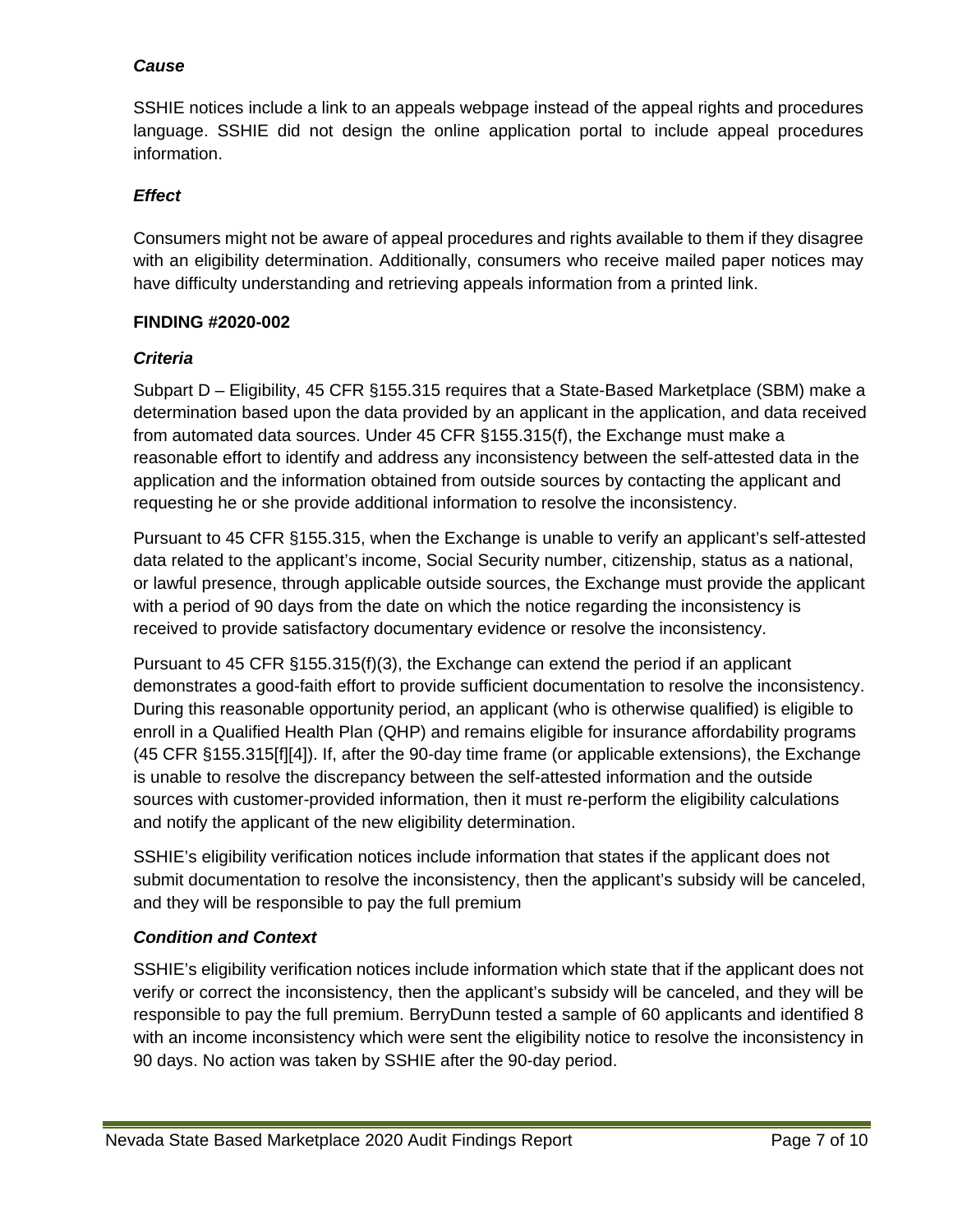## *Cause*

For the identified eight cases, it is unclear why no action was taken after the applicant's 90-day period.

## *Effect*

Of the 60 cases tested, 8 cases received a verification letter but did not submit required verification documents within 90 days, and the process described in the verification manual was not followed at the end of the 90-day time frame. Had the verification process been completed, some of those cases might have been assigned a different eligibility status. If an applicant was enrolled in a QHP and received APTC eligibility inappropriately beyond the 90-day time frame, then the applicant would reconcile actual premium tax credit eligibility through the tax filing process. However, there is no recoupment of benefits if an applicant was enrolled in a QHP and incorrectly received CSR benefits. Therefore, it is possible that, had the Exchange completed the verification process for all cases as required, some of the cases that received APTC or CSR would ultimately have been determined ineligible for such benefits. It is also possible that some of the cases that did not receive APTC or CSR could have been determined eligible if the verification process was completed.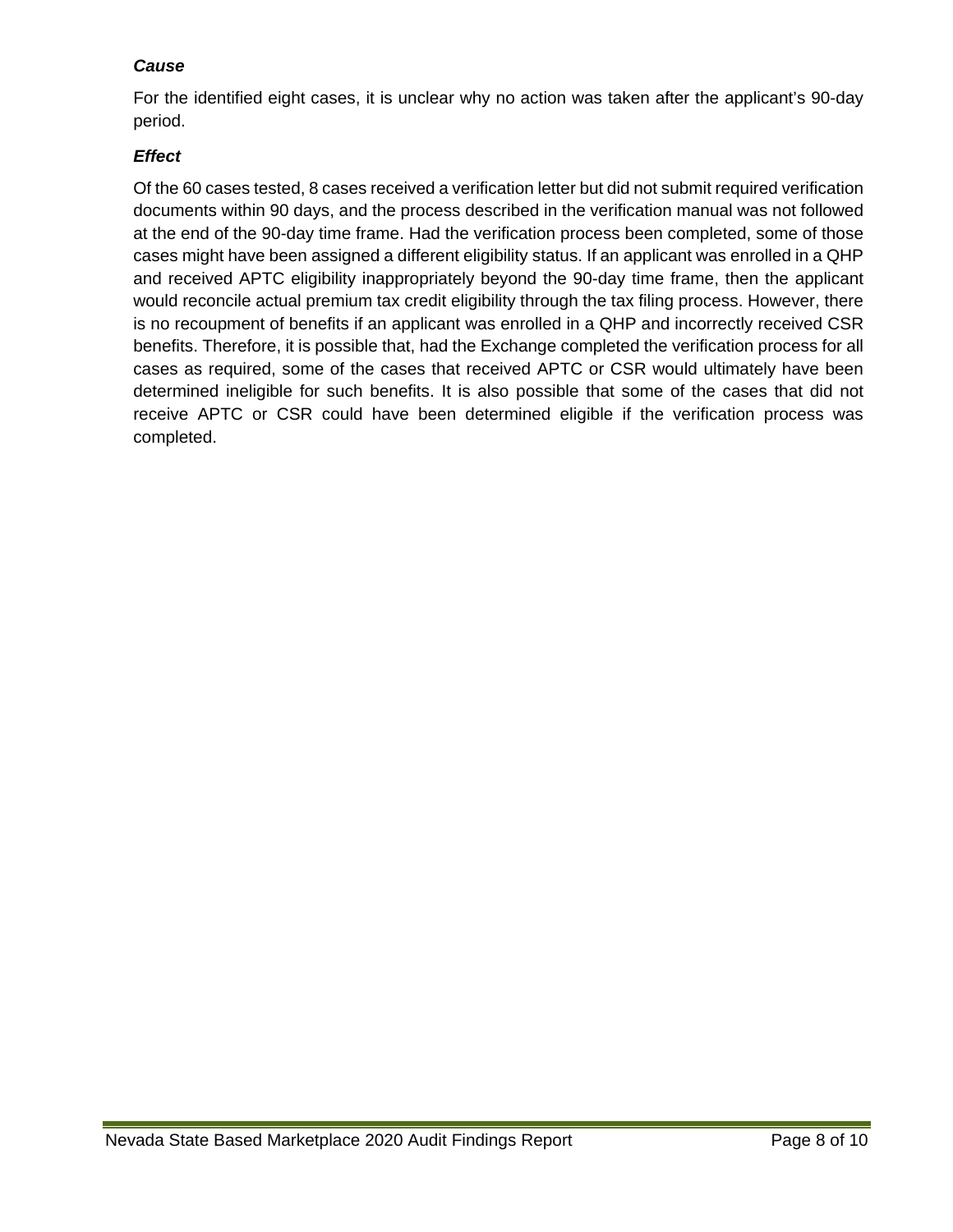#### **AUDITOR'S OPINION**

We have issued an Independent Auditor's Report on the Statement of Revenues and Expenditures for the Year Ended June 30, 2020, reflecting the following type of opinion: **N/A**



#### **ADDITIONAL COMMENTS**

N/A.